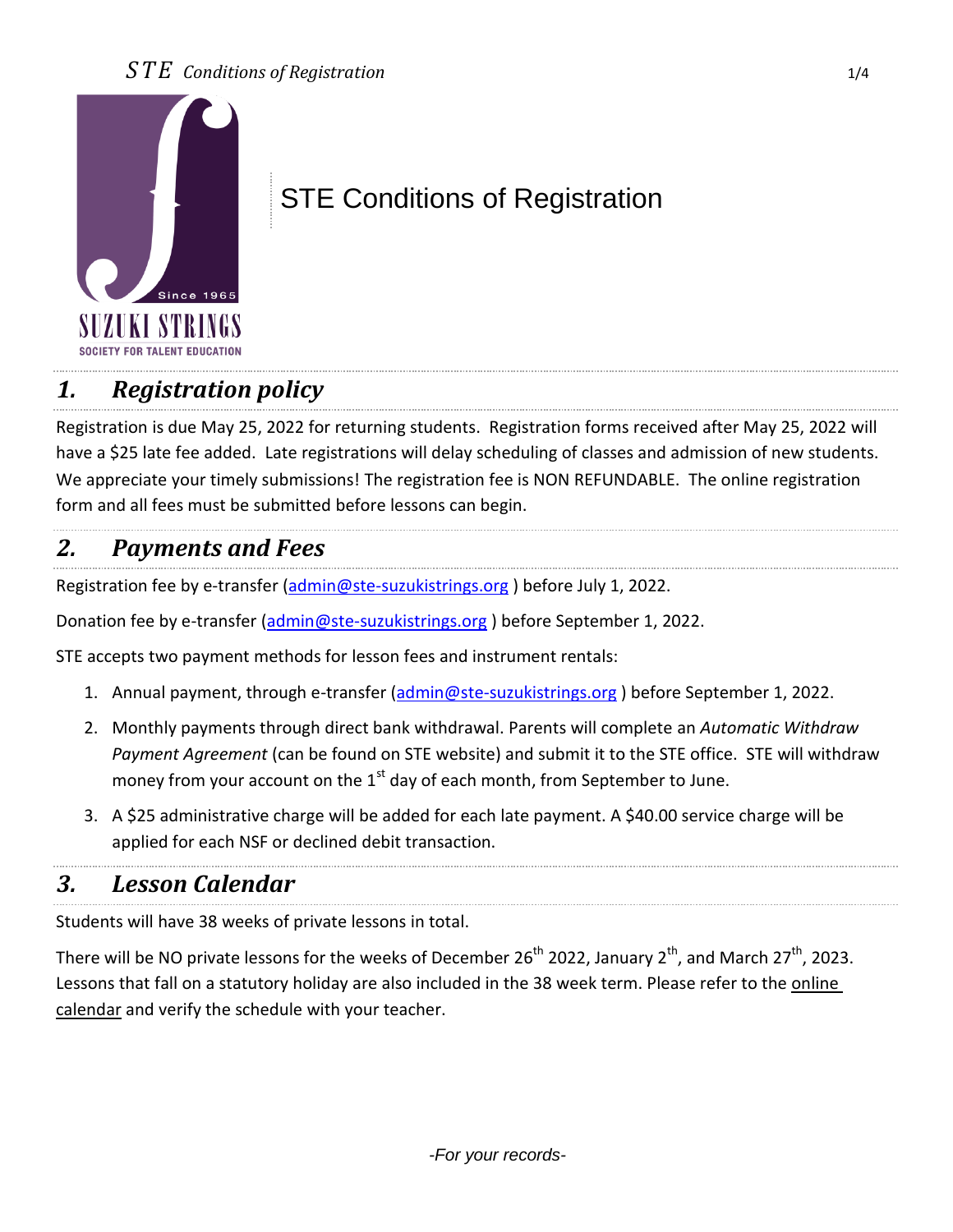#### *4. Missed Lessons*

NO makeup or refund for parent/student-cancelled lessons. Should a teacher cancel a lesson, the option is to either make up the lesson at a mutually agreed upon time or refunded. Refunds are issued at the end of the STE fiscal year in June.

### *5. Private Lesson Length*

The private teacher, in consultation with the parent, shall determine the private lesson length. If the private lesson length changes within the year, parents will need to notify the office and make any adjustments in lesson fees. Adjustment forms are available at the STE office and must be reviewed and signed by your private teacher.

#### *6. Withdrawing from STE*

Withdrawing from the program should be discussed first with your child's private teacher. Should you choose to withdraw your child from the program, you will have to provide a 30-day written notice to the STE office. Withdrawal forms are available upon request, and must be signed by the student's private teacher and by the STE Administrator. If the written notice is not given, you will forfeit one month's lesson fee.

### *7. Volunteering*

Donations and volunteering are essential for our program!

We ask each family to commit to their assigned volunteer duty. Two volunteer deposit cheques of \$125.00 each will be held until its completion. If you have not done your volunteer duty by June 23<sup>rd</sup>, 2023 your cheque will be cashed.

In lieu of volunteering, you may provide a \$250.00 donation. Any donation and/or cashed volunteer deposit cheques will receive a tax-deductible receipt.

### *8. Receipts*

STE provides charitable donation receipts to both individual and organization donations. STE also issues receipts upon request for lesson fees and registration fees.

## *9. Society Membership and Participation*

By registering your children with STE, you become a member of the Society for Talent Education. As a nonprofit organization, STE relies on the participation and dedication of our members in order to continue providing high-quality string instruction for students. The Annual General Meeting held each fall is an important event for members to share their thoughts and ideas, as well as to learn about its functioning. Attendance at this meeting is an important part of your child's musical education at STE and is highly encouraged.

STE members are, by extension, members of the Suzuki Association of the Americas, which is governed by the SAA "Aspirational Code of Ethics" (found on SAA's web site).

*-For your records-*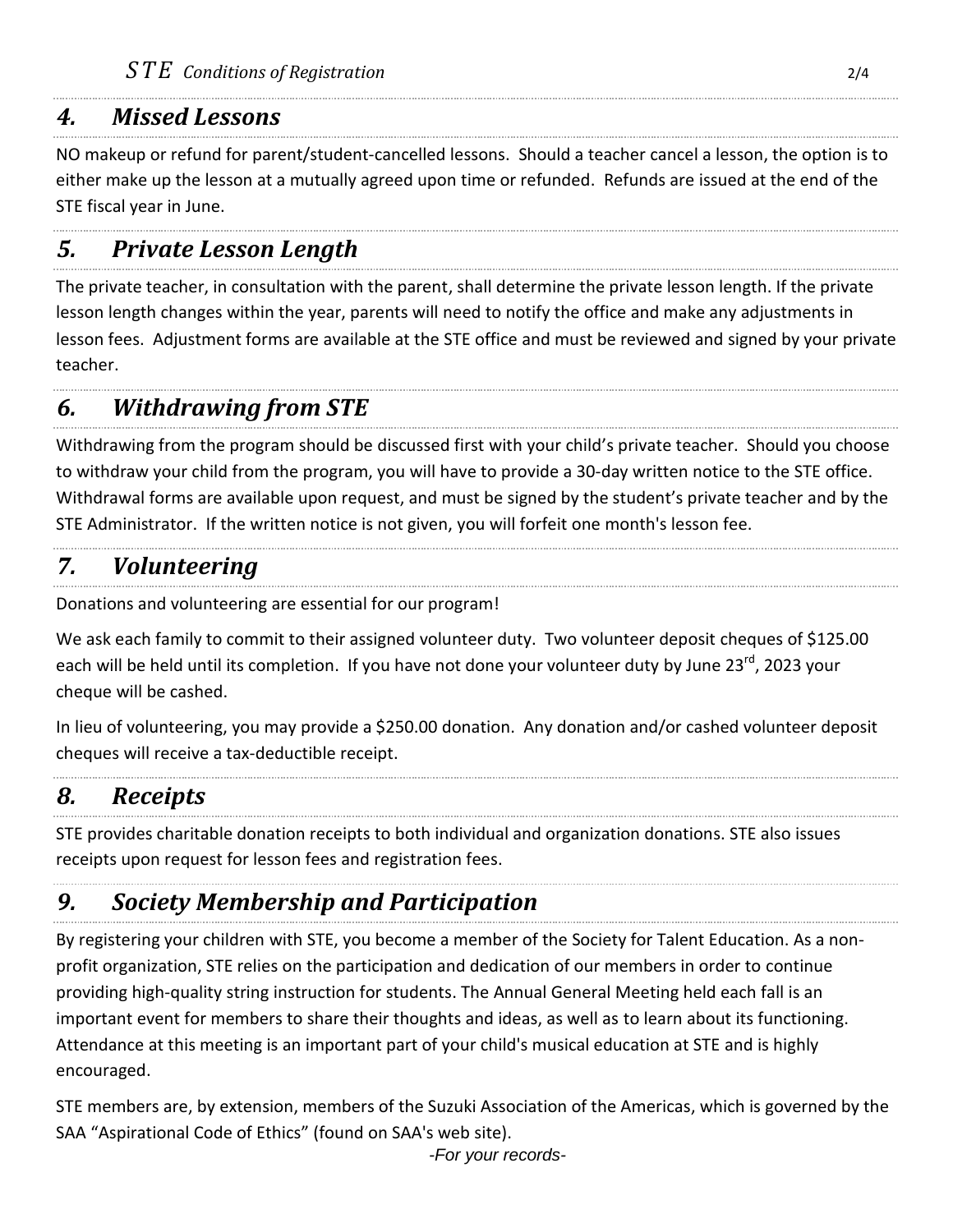#### *10. Communication*

In order to receive pertinent information (concert dates, lesson schedules, last minute cancellation of private or group lessons due to inclement weather or other emergencies, etc.), it is critical that you read all newsletters and corresponding emails. It is also important to check our website:<http://ste-suzukistrings.org/> on a regular basis for news, events and updated information.

### *11. Student Learning and Practicing*

The Suzuki Method is based on the triangle, in which the student, parent, and teacher all contribute to learning. Its success depends on full participation in private lessons, group lessons, daily home practice and daily listening.

To facilitate continuous learning, a parent or caregiver is expected to attend lessons with the student to take notes of the lesson activities and assignments, and practice with the student at home each day.

Supplementary music activities, either through school programs or extracurricular activities, may broaden the student's learning and experience. However, they are not an effective substitute for daily practice at home.

### *12. Visual/Audio Image Release with Amendments*

By agreeing to this condition, you grant permission to Society for Talent Education, its employees and volunteers to take and use visual/audio images of your child. Visual/audio images are any type of recording, including photographs, digital images, drawings, renderings, voices, video recordings, audio clips, or accompanying written descriptions. STE will not materially alter the original images, but requests that you acknowledge STE as the owner of the images and all rights related to them. The images may be used in any manner or media without notifying parents and care givers, such as through our website, publications, promotions, broadcasts, advertisements, and posters. STE, its employees and volunteers, including any business authorized to publish and/or distribute a finished product containing the images, are released from any claims, damages or liability which you may ever have in connection with the taking or use of the images or printed materials with the images.

I hereby consent to and authorize the participation of my child(ren) in all online classes, online private lessons, and any other virtual activity my child(ren) may participate in the Society for Talent Education. In consideration for such participation, and in full-awareness of the possible risk of harm which may arise to my child(ren) through and as a result of such participation, we agree as follows:

● I give permission for my child(ren) to use a device (computer, ipad, phone, etc.) to access online components of STE.

● I give permission for my child(ren) to use online streaming services for classes and lessons to allow my child to be seen by their teacher through the computer.

● I give permission for STE teachers to audio/video record lessons as necessary for pedagogical purposes only and which will not be distributed outside of STE.

● I give permission tor STE to audio/video record or live stream my child(ren) in special performances that may be viewed by other STE families and invited guests.